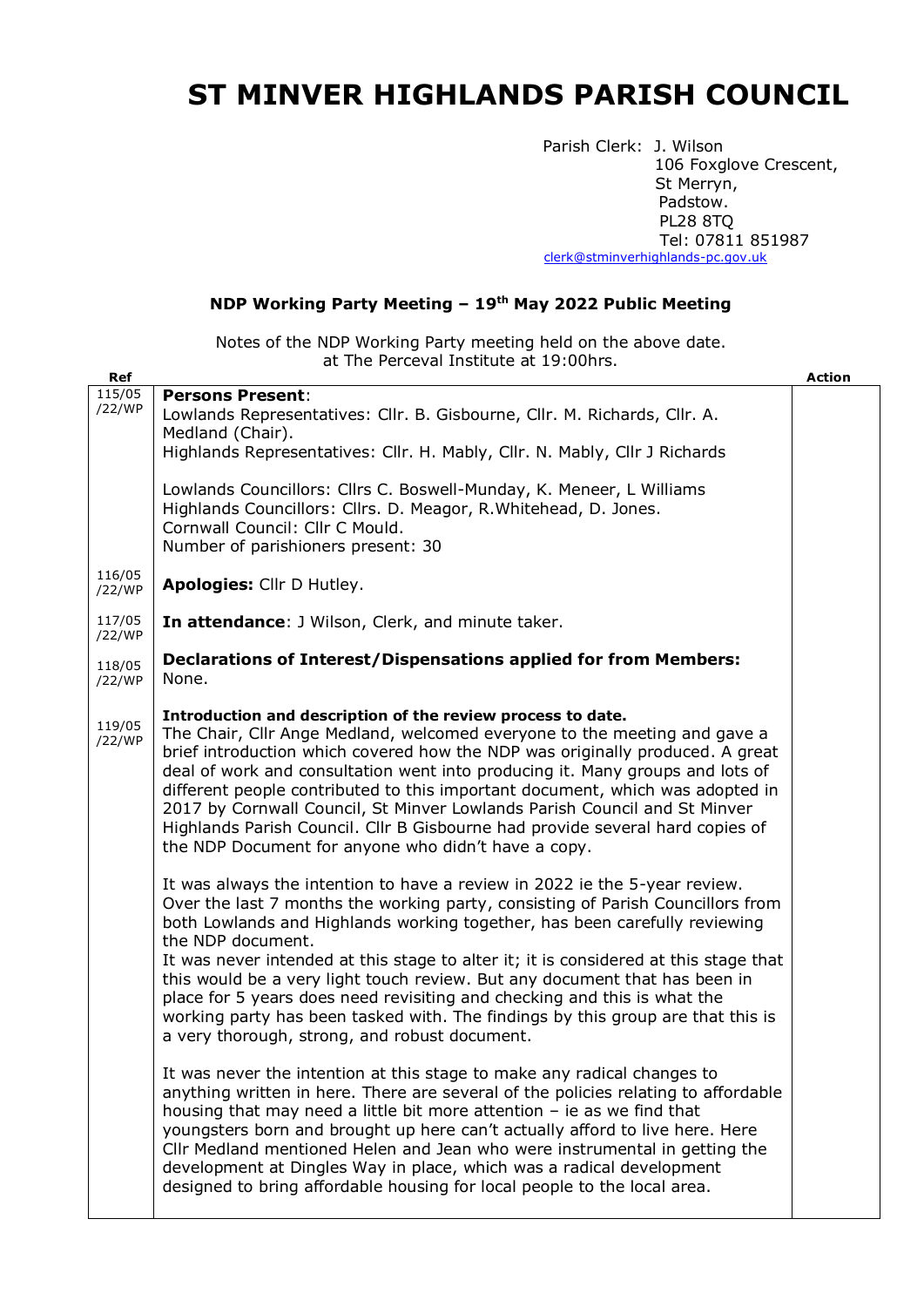| 120/05<br>/22/WP | It was noted that the meeting is being recorded for minutes taking purposes                                                                                                                                                                                                                                                                                                                                                                                                                                                                                                                                                                                                                                                                                                                                                                                                                                                                                                                                                                                                                                      |                                                                        |
|------------------|------------------------------------------------------------------------------------------------------------------------------------------------------------------------------------------------------------------------------------------------------------------------------------------------------------------------------------------------------------------------------------------------------------------------------------------------------------------------------------------------------------------------------------------------------------------------------------------------------------------------------------------------------------------------------------------------------------------------------------------------------------------------------------------------------------------------------------------------------------------------------------------------------------------------------------------------------------------------------------------------------------------------------------------------------------------------------------------------------------------|------------------------------------------------------------------------|
|                  | only                                                                                                                                                                                                                                                                                                                                                                                                                                                                                                                                                                                                                                                                                                                                                                                                                                                                                                                                                                                                                                                                                                             |                                                                        |
| 121/05<br>/22/WP | <b>Public session:</b><br>Any members of the public that wish to speak about the NDP may do so for a<br>maximum of 5 minutes each.                                                                                                                                                                                                                                                                                                                                                                                                                                                                                                                                                                                                                                                                                                                                                                                                                                                                                                                                                                               |                                                                        |
| 122/05<br>/22/WP | This section is for members of the public to express their opinions about the document<br>and the process, and we hope this will ensure that the working party is aware of the<br>opinions of those living and working in the parish. Anyone wishing to speak should<br>speak their name first and then they will be able to speak for a maximum of 5 minutes.<br>(Parish Council's answers are in italics)                                                                                                                                                                                                                                                                                                                                                                                                                                                                                                                                                                                                                                                                                                      |                                                                        |
| 123/05<br>/22/WP | Alex Roads: What is meant by a light touch?<br>When the NDP was adopted here 5 years ago there weren't such problems<br>with affordable housing as we have now. During that 5-year period there has<br>been no affordable housing in the two parishes. This a problem in both<br>parishes but it can't be solved overnight. It needs addressing and we would<br>like to see affordable housing both parishes.                                                                                                                                                                                                                                                                                                                                                                                                                                                                                                                                                                                                                                                                                                    |                                                                        |
| 124/05<br>/22/WP | Ian Day: Will this meeting be minuted?<br>Yes, and the minutes will be published.                                                                                                                                                                                                                                                                                                                                                                                                                                                                                                                                                                                                                                                                                                                                                                                                                                                                                                                                                                                                                                | Once the<br>minutes<br>have been                                       |
| 125/05<br>/22/WP | Jean Tatum: Representative of St Minver CLT. The problem in getting<br>affordable housing is finding the land. Land has been set aside for<br>development but not set aside specifically for affordable housing - anyone who<br>has land in the development areas is not going to sell it at $£10k$ a plot when<br>they can get much more for it if it is sold for other uses. The only other way<br>would be via a company such as Ocean Housing or someone like them (ie not<br>guaranteed for locals) Can more land be found specifically for affordable<br>housing? Eg a small area for say 10 or 12 houses, near services?<br>Unfortunately as soon as land in the development area is considered for<br>affordable housing, the owners think they could get more money for it, so it<br>then is no longer affordable $-$ it is a difficult situation. Housing will need to be<br>self-build in order to be affordable. We were very fortunate with Dingle's Way<br>ie the way the land was acquired and the price. We are very conscious of what<br>we need to address to get affordable housing in place. | agreed, they<br>will be<br>published on<br>the<br>Highlands<br>website |
| 126/05<br>/22/WP | Jean Tatum - We were disappointed that the earlier site ie the field on the<br>corner, wasn't supported. We would like to get some more built whilst we can!<br>Affordable Housing is one of the things that we want to address - Cllr Medland<br>said she will do her very best to make this happen for Jean - so thank you for<br>bringing this up                                                                                                                                                                                                                                                                                                                                                                                                                                                                                                                                                                                                                                                                                                                                                             |                                                                        |
| 127/05<br>/22/WP | Helen Richards: Second and holiday homes are welcome but there needs to be<br>a limit on their numbers. In Trebetherick it is roughly 91% (second and<br>holiday homes). When youngsters can' buy a home where they were brought<br>up, this will have an impact on Cornwall's future available workforce.<br>We have come up against this and we are aware of this problem, but the<br>difficulty is how do we address this?                                                                                                                                                                                                                                                                                                                                                                                                                                                                                                                                                                                                                                                                                    |                                                                        |
| 128/05<br>/22/WP | Helen Richards: We should be able to go forward with a third phase of self-<br>build affordable housing so there are houses for people to move on from<br>Dingle's Way. Couldn't the development boundary be set so that outside of the<br>development area there should be affordable housing only?<br>But you can't force people to sell land and outside of the development area,<br>people can't build on it anyway.<br>We need the right proposal on the right piece of land, which is affordable and<br>for local people only and in that case hopefully both Parish Councils would be<br>able to support it.                                                                                                                                                                                                                                                                                                                                                                                                                                                                                              |                                                                        |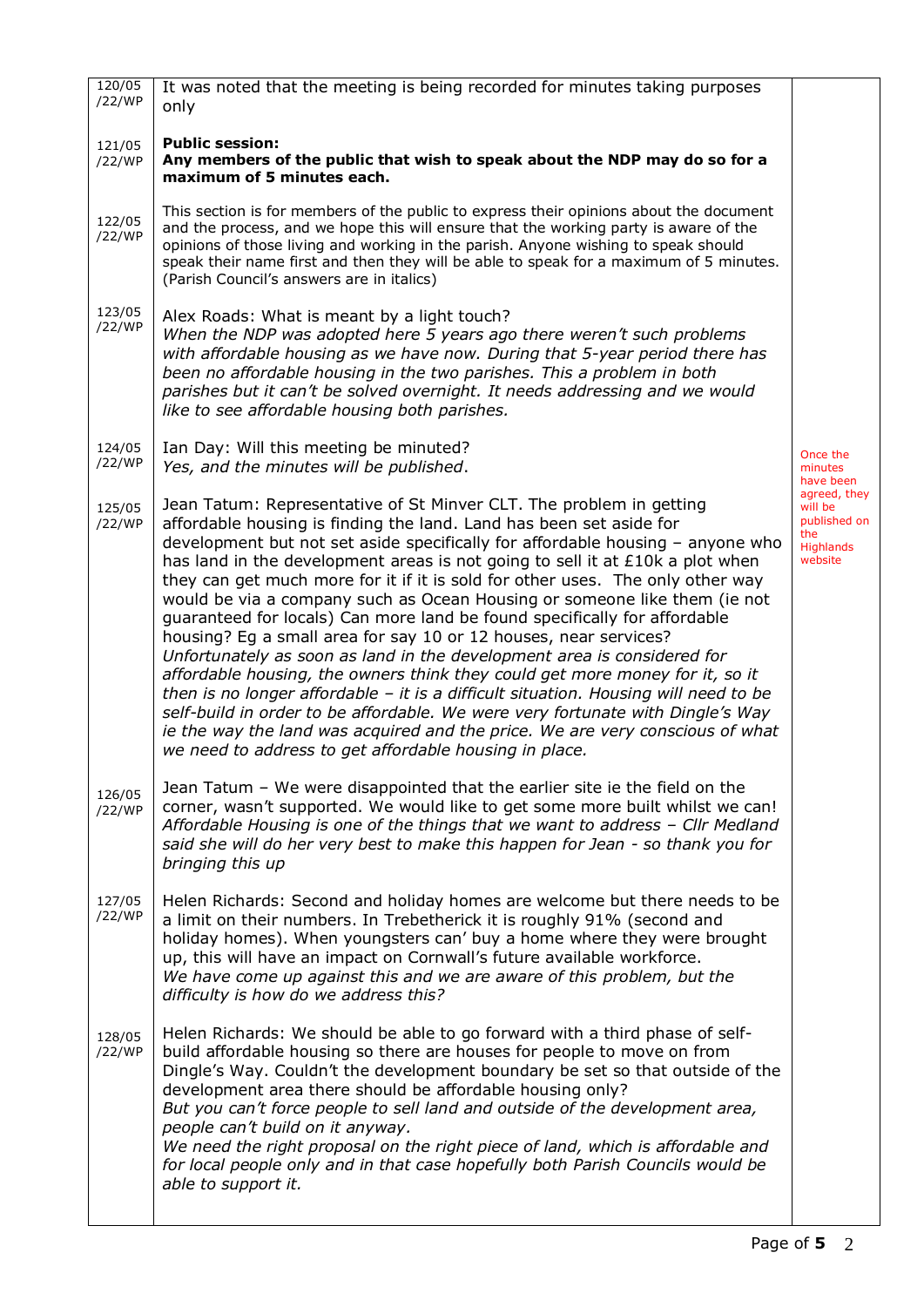| 129/05<br>/22/WP | It was mentioned that the school is losing numbers $-$ and is now looking at<br>putting 2 classes together, and although this is an important consideration it<br>probably should be considered as a separate issue for a different meeting.                                                                                                                                                                                                                                                                                                                                                                                                                                                                                                                                                                                                                                                                                                                                                                                                                                                                                                                                                                                                                       |  |
|------------------|--------------------------------------------------------------------------------------------------------------------------------------------------------------------------------------------------------------------------------------------------------------------------------------------------------------------------------------------------------------------------------------------------------------------------------------------------------------------------------------------------------------------------------------------------------------------------------------------------------------------------------------------------------------------------------------------------------------------------------------------------------------------------------------------------------------------------------------------------------------------------------------------------------------------------------------------------------------------------------------------------------------------------------------------------------------------------------------------------------------------------------------------------------------------------------------------------------------------------------------------------------------------|--|
| 130/05<br>/22/WP | Christine Hawken: affordable housing is being directed towards cheap rather<br>than affordable We need the people who buy the second homes here to<br>support the businesses here. We need affordable and moderately affordable so<br>there is a mix for local people, but these shouldn't go as second homes ie we<br>need some to be available for people to move on from affordable into<br>moderately affordable. But the problem is these are all being bought up by<br>people from outside the area so when locals come to want to move up there is<br>nothing available for them. There is no housing stock for the people that<br>haven't got homes. Why don't we do an estate of mixed housing of all ranges<br>of prices (expensive and less expensive) for local people? S106 only goes on<br>affordable housing.<br>The Parish Councils are aware of these problems A plan is in the pipeline at the<br>moment with some affordable and some slightly larger, moderately affordable.<br>All for local people. We have tried using the permanent residency clause, but it<br>doesn't always help. We have identified the problem, but it is much more<br>difficult trying to find a solution that works. But hopefully we will move forward<br>with it. |  |
| 131/05<br>/22/WP | Cllr C Mould: Thanked the Parish Councils for carrying out this review. All land<br>outside the development boundary set aside for building is designated as<br>exception sites - these have "hope" value. People sit on this waiting to see if it<br>goes up in value.<br>The NDP has stood up to the test of time. Originally it was thought that there<br>may be too much land set aside as exception sites, but this hasn't really<br>worked that way. The consultations showed that the majority of people in the<br>parish didn't want the development boundary to move.<br>Now there is a crisis in affordable housing, right across Cornwall $-$ we just do<br>not have the housing for people here.<br>We want affordable housing like the Dingles Way development, but it is<br>difficult to replicate.<br>It would need the land to be at the right price, it would need to be the right<br>sort of development, of the right size and mix and meet the necessary<br>requirements.<br>We have all said we would love to see affordable housing of the right type in<br>the area for local people.                                                                                                                                                       |  |
| 132/05<br>/22/WP | Tom Irons: It seems the development boundary is looked at as the holy grail.<br>But it wasn't right to begin with - are there exception sites in both parishes?<br>On affordable housing, it was always a stretch to buy a home but now there<br>are no small homes left - they have all been knocked down and replaced with<br>palaces. The development boundary should be more flexible, and affordable<br>housing should be in Rock and St Minver and not Polzeath.<br>Exception sites are outside the boundary and if the right scheme came up it<br>should be accepted. There is nothing left for first time buyers.<br>There are exception sites in both parishes. This is land just outside the<br>development boundary -but it seems that if these sites were sold it would be<br>for a price that was never going to be affordable enough to be used for<br>affordable housing.                                                                                                                                                                                                                                                                                                                                                                           |  |
| 133/05<br>/22/WP | Alex Roads: We could scrap the development lines and go with a different<br>model - if the area is pressured by second homes, then why not have a<br>percentage that is allowed of second homes and when that is reached eg 75%<br>don't allow any more. Then, there would be moderately affordable available for<br>the local people to buy. So a mix of housing of any calibre could then be built.<br>There is a scheme such as this in Switzerland if interested - when the<br>affordable housing percentage eventually goes above the percentage set for it<br>eg 26%, then more second homes could be allowed. So there is a balance.                                                                                                                                                                                                                                                                                                                                                                                                                                                                                                                                                                                                                        |  |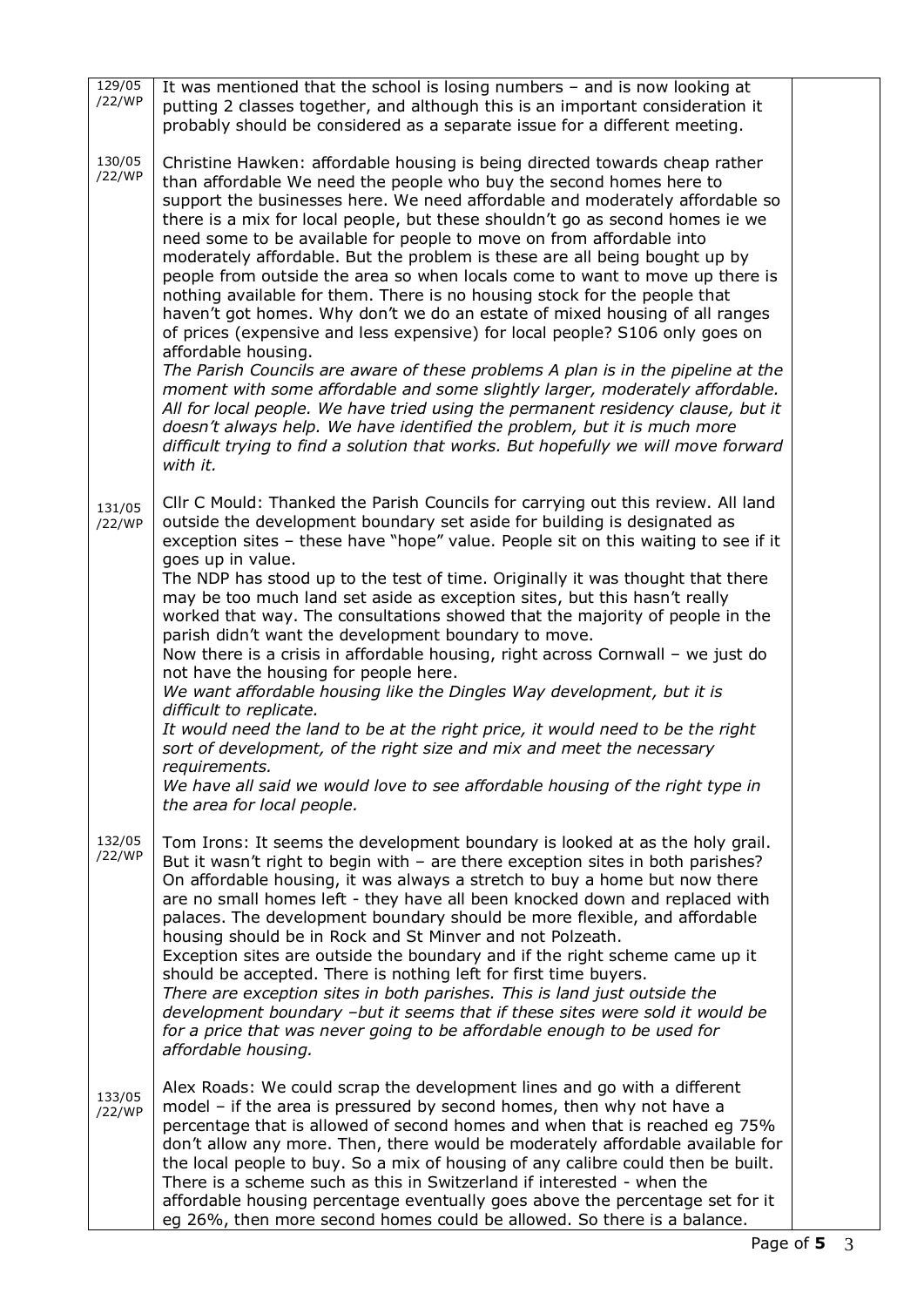|                  | This would allow a spread of housing. It is an interesting system<br>There is such an imbalance at the moment. This system could have its merits.                                                                                                                                                                                                                                                                                                                                                                                                                                                                                                     |  |
|------------------|-------------------------------------------------------------------------------------------------------------------------------------------------------------------------------------------------------------------------------------------------------------------------------------------------------------------------------------------------------------------------------------------------------------------------------------------------------------------------------------------------------------------------------------------------------------------------------------------------------------------------------------------------------|--|
| 134/05<br>/22/WP | Christine Hawken: For some of the exception sites there is no way to reach<br>them ie no access - and in other sites you would have to cross other people's<br>land.                                                                                                                                                                                                                                                                                                                                                                                                                                                                                  |  |
|                  | Cllr Ange Medland suggested Mrs Hawken ring her regarding this issue.                                                                                                                                                                                                                                                                                                                                                                                                                                                                                                                                                                                 |  |
| 135/05<br>/22/WP | Endellion Sharp: There should be no new build except for permanent<br>residence. Is PR being enforced?<br>The Parish Councils insist that this clause is included on new builds. It is being<br>enforced, but there is only so much you can do to police this condition.<br>Parish Councillors can't police this. People are paying the full council tax but<br>the Parish Councillors can't go knocking on doors checking that people are<br>living there full time.                                                                                                                                                                                 |  |
| 136/05<br>/22/WP | Gina Smart: How long does the PR clause last?<br>Permanently - it is on the property deeds.                                                                                                                                                                                                                                                                                                                                                                                                                                                                                                                                                           |  |
| 137/05<br>/22/WP | Tim Lunt: There are some with PR conditions on that are let!<br>Cornwall Council could look into it - if residents notified the Parish Council, we<br>could pass on this information to Cornwall Council to deal with. We would<br>welcome any support                                                                                                                                                                                                                                                                                                                                                                                                |  |
| 138/05<br>/22/WP | Jane Forster: In New Polzeath should any new build have a PR condition<br>attached? But people could agree and accept the clause but then actually be<br>living most of the time elsewhere.<br>All we can say is please let us know and we will notify Cornwall Council of the<br>possible breach of the conditions.                                                                                                                                                                                                                                                                                                                                  |  |
| 139/05<br>/22/WP | Michael Perrot: Isn't there a clause that says a percentage of any development<br>must be affordable?<br>Yes and this starts off at 50% but it needs to be viable for the developer so<br>they work it back - some will be affordable and the rest is PR.<br>The NDP is a legal document, but you can't force people to sell their land or<br>pressure the Council to change the rules. There is a development proposal for<br>Trewiston Road area - with 50% affordable. But the developer wants to put in<br>46 which the Parish Council have said is too many - the Parish Council wants<br>36. Still waiting for the decision re this application |  |
| 140/05<br>/22/WP | David Robinson: We are really just chipping around the edges. Can the Parish<br>Council change Cornwall Councils decision on anything?<br>Cornwall Council has ultimate control over plans, but they do take notice of the<br>NDP, and the policies contained therein. The NDP is a powerful document.                                                                                                                                                                                                                                                                                                                                                |  |
| 141/05<br>/22/WP | Cllr Mould: The NDP is a legal document. Planners have to defer to it. This<br>protects the development boundary. But things do fall between the cracks.                                                                                                                                                                                                                                                                                                                                                                                                                                                                                              |  |
| 142/05<br>/22/WP | Alex Roads: Industrial land is important as well. This important for local people<br>too. Therefore we need some more land allocated to industrial<br>use/development.                                                                                                                                                                                                                                                                                                                                                                                                                                                                                |  |
| 143/05<br>/22/WP | Gina Smart: Planners have to refer to the NDP document. Plans were put in for<br>something outside the development boundary and it was also in an AONB.<br>At local level it wasn't supported. It has not been decided. There are certain<br>exceptions eg business, tourism.                                                                                                                                                                                                                                                                                                                                                                         |  |
| 144/05<br>/22/WP | Cllr Mould: The original permission - this came under farm diversification,<br>starting with a festival and expanding after that. They got permission to<br>develop the buildings but then it was sold.                                                                                                                                                                                                                                                                                                                                                                                                                                               |  |